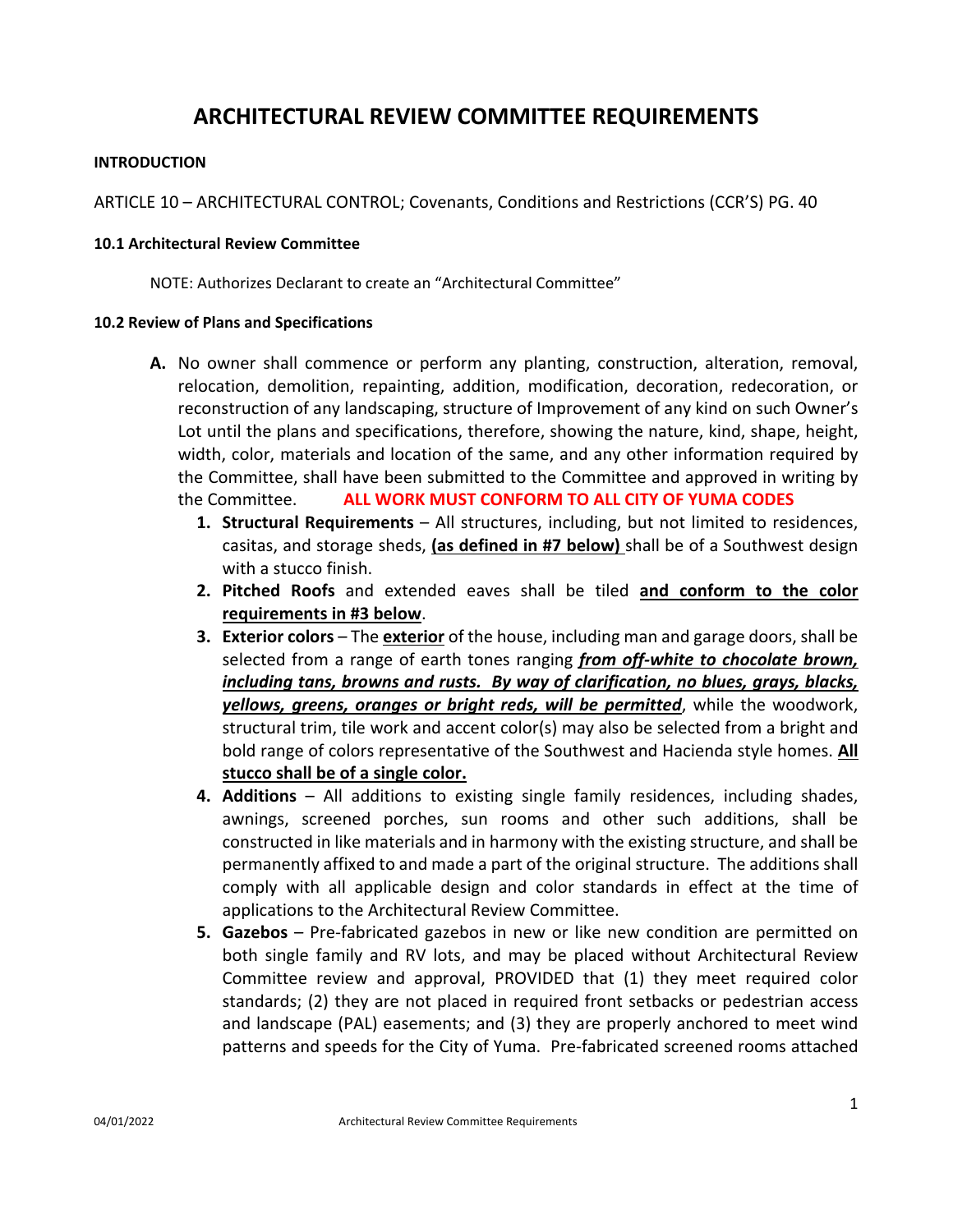to RV's are also permitted without Architectural Review Committee review and approval.

- **6. Screened Rooms** Detached screened rooms require Architectural Review Committee review and approval, and must meet color standards, be located outside of setbacks or easements and shall be properly anchored to meet Yuma wind patterns and speeds. Support framework for such temporary structures shall be powder coated or painted to comply with color standards. No unpainted galvanized poles of PVC piping may be used.
- **7. Storage Sheds** For the purpose of this section, a storage shed shall be defined as a structure having sufficient wall height to allow a man door for entry and/or access to residential and garden storage. Patio storage may be approved with chest and bin type units which meet the color requirements and are **permanently** screened from adjacent lots and streets. **No upright Rubbermaid type storage sheds are allowed.**
- **8. Plan Requirements** All plans for lot improvements require a complete "Request for Architectural Committee Review" (Form RACF.1) and a detailed site plan drawn to scale. The site plan shall depict lot lines and their dimensions, required setbacks and existing improvements and landscaping, if applicable. The proposed improvement(s) shall be clearly located, including distance from property lines and any existing lot improvements. Parking, as required by the City of Yuma, shall be clearly identified on the lot. It should be noted that a rendering of each lot may be obtained through the LOA office. It is suggested that each lot owner retain a copy of their last improvement submittal to provide ease of preparation for future site plan submittals. Structural plans shall consist of the site plan, elevations, floor plan and sufficient structural plansto define utilities**,storage area,** and architectural features. The elevation plans shall include intended color(s), including trim color if applicable. A Landscaping plan may be included and approved in conjunction with structural plans if the applicant wishes.
- **9.** Fences Any rear or side yard fence placed or constructed upon a lot shall be no more than five ((5) feet in height from the inside wall base elevation of such Lot and constructed of block or other materials approved by the Board in accordance with the Architectural Guidelines. In addition any wall or portion thereof placed in the front ten (10) foot setback are only allowed with a maximum height of three (3) feet, starting three (3) feet from back of curb.

Requests for minor improvements, such as repainting, lot ornaments and other features or changes to existing lot development may consist of the completed form together with a drawing, or whatever visual aid is required to clearly depict the proposed improvement. The committee may request additional information for any plans when deemed necessary.

## **Changes in this revision are bolded and underlined.**